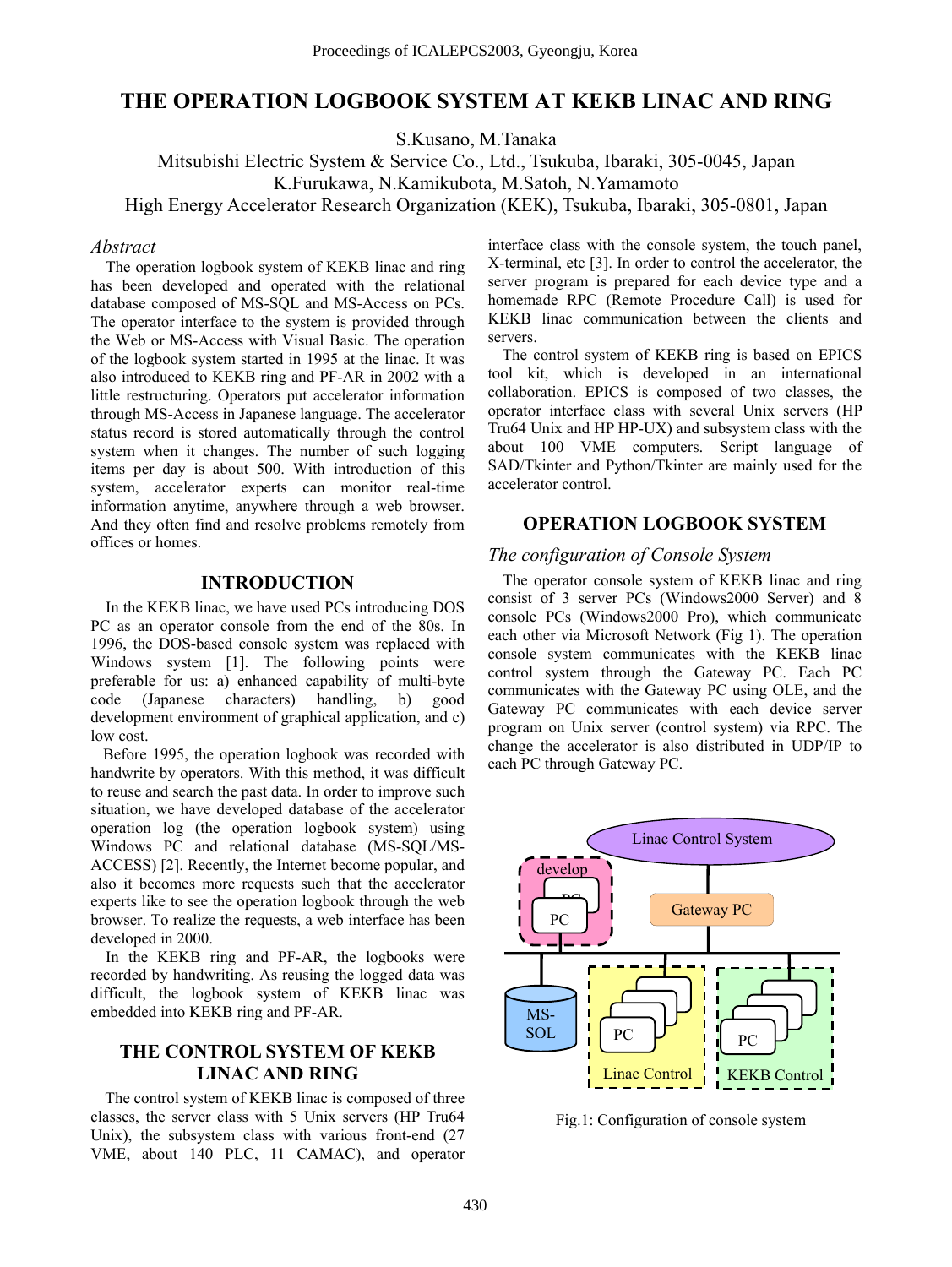#### *Operator Interface*

MS-ACCESS was introduced as an operator interface, because of easy management database (MS-SQL) and development of the user interface and Windows affinity. MS-ACCESS is a front-end, and it decreases the CPU load of MS-SQL. The console PC and MS-SQL are connected by ODBC, and an operator can enter the current status of accelerator in Japanese (Fig 2). Data size was about 60MB per year from 1995 to 1998 (including the evaluation period). In this period, accelerator operation time was short because of the construction of KEKB ring and the upgrade of KEKB linac. After 1999, the injection into KEKB ring started and the data size is increasing year by year (Fig 3). In Fig3, 03 denotes from January to June in 2003. The number of records became 101,950 during six months.

| ファイル(F) 編集(E) 挿入(D) レコード(R) ウィンドウ(M) ヘルプ(H)                         |                                          |                       |
|---------------------------------------------------------------------|------------------------------------------|-----------------------|
| 图 JLDGAO建制扫出                                                        | FOX                                      |                       |
| 2003年運転記録入力メニュー                                                     |                                          |                       |
| シフト開始                                                               |                                          |                       |
|                                                                     | オペレーター 精原<br>草野<br>国安<br>$030 - 830$     | $\Box$                |
| 運転記録(1)                                                             |                                          |                       |
| 運転記録(2)                                                             | ition(A) change to = 10.00Hz             | ×                     |
| 運転記録(3)                                                             |                                          | 写真控制<br>□■            |
| 検索日<br>2003/02/12                                                   | $ition(A)$ change to = 25.00Hz           | 二 写真校战                |
| 深夜 星 準夜                                                             | $ition(A)$ change to = 50.00Hz           | ×<br>写真传数             |
|                                                                     |                                          | ⊏⊠                    |
| 終了                                                                  |                                          | 写真校战<br>E             |
|                                                                     | $ition(A)$ change to = $1.00Hz$          | 写真校数                  |
|                                                                     |                                          | □≊                    |
| 06:38:43                                                            | EEKB e- → EEKB e+ 韧替え開始。                 | 写真校社<br>一回            |
| 06:39:15                                                            | EEKB e- → EEKB e+ 切替え終了。                 | 写真恢故                  |
|                                                                     |                                          | Г×                    |
| Bean ON(A)<br>06:39:28<br><b><kekb< b=""> a+&gt;</kekb<></b>        |                                          | 写真校数<br>一回            |
| $L = F$ $H$ $H$<br>$245$   $\bullet$   $\bullet$   $\circ$   $/258$ |                                          |                       |
| 事項編集<br>事項追加                                                        | 運転記録(2)<br>レポート印刷<br>運転記録(3)<br>事項削除     | メニューに戻る               |
| データ確認 シフト切替                                                         | シフトの移動<br>$\overline{14}$<br>DUMP<br>INJ | $\blacktriangleright$ |
|                                                                     |                                          |                       |

Fig.2: Operator interface



Fig.3: items and data size of operation logbook in KEKB Linac

#### *Web Interface*

The configuration of Web interface in an operation logbook system is shown in Fig4. The Web Server (Apache), which provides the Internet with information, is connected to KEK laboratory network and the network for KEKB linac control. Since the direct data communications were difficult between a Unix server and MS-SQL server, we prepared an application (Web Log) in the middle. The Web Log acquires data from MS-SQL every 5 minute, and writes into the file on Unix server through SAMBA [4].



#### *Automation Log*

After 1998, the commissioning of KEKB ring became more active every year and the data logged by operators had become huge. This forces an operator to input large amount of data and it became an obstacle in another service of an operator. To solve this problem, we have developed the application (Fig 5), which records the operational information automatically, for example, beam on/off, the iterative change of beam and so on. The information sent through the gateway PC is logged in database by an application developed with Visual Basic.



Fig.5: Configuration of Automation log

Because the operation logbook system in KEKB linac operates very well, this system was installed into KEKB ring and PF-AR in the summer of 2002. This system introduced with a very little restructuring (chart structure, operator interface).